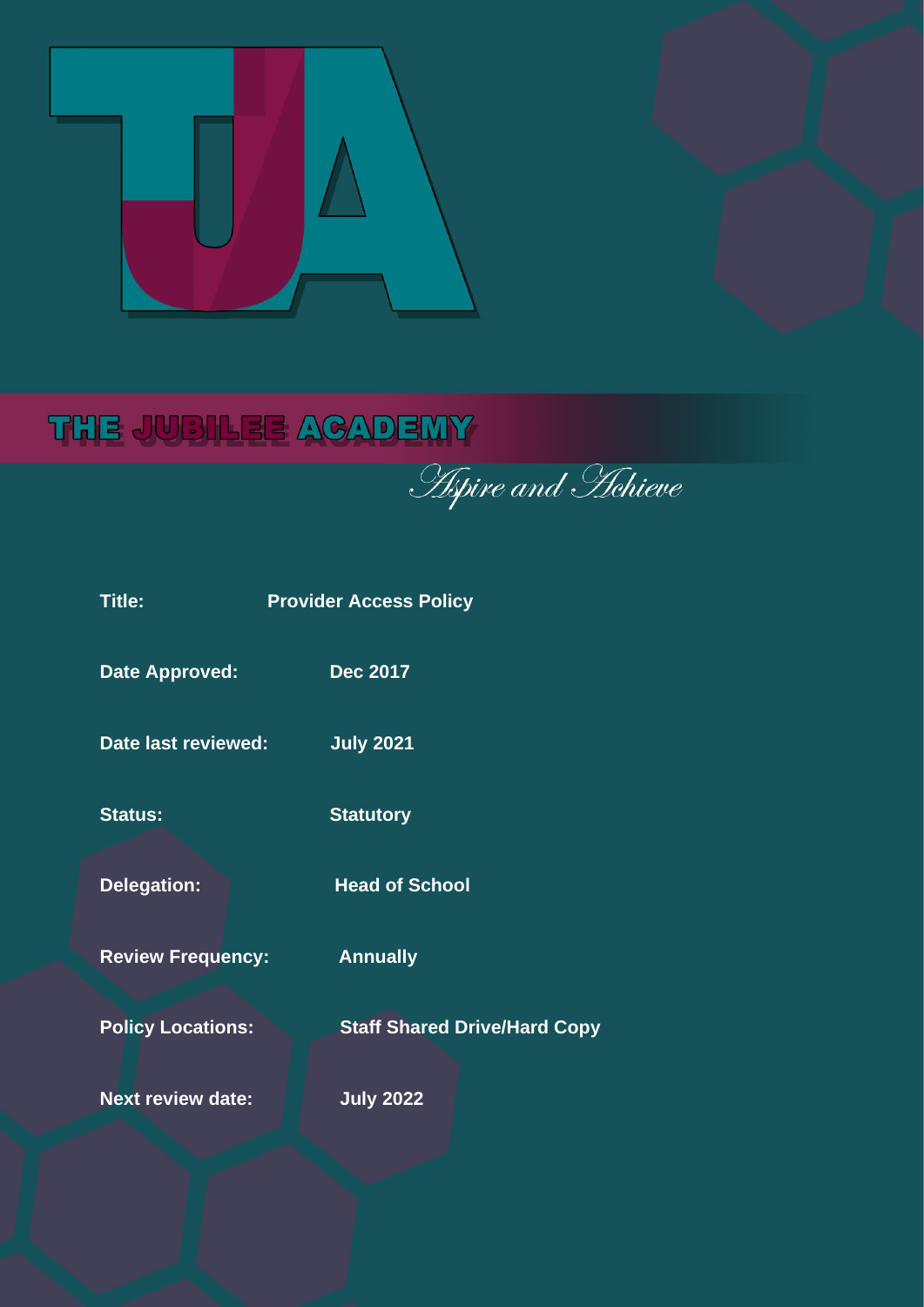

**THE JUBILEE ACADEMY** 

Aspire and Achieve

## **Policy Essential Information**



# **Provider Access Policy**

### **Aims**

This policy statement aims to set out our school's arrangements for managing the access of education and training providers to students for the purpose of giving them information about their offer. It sets out:

- > Procedures in relation to requests for access
- > The grounds for granting and refusing requests for access
- Details of premises or facilities to be provided to a person who is given accesss

#### **Statutory requirements**

Schools are required to ensure that there is an opportunity for a range of education and training providers to access students in years 8 to 11 for the purposes of informing them about approved technical education, qualifications or apprenticeships.

Schools must also have a policy statement that outlines the circumstances in which education and training providers will be given access to these students.

This is outlined in section 42B of the [Education Act 1997](https://www.legislation.gov.uk/ukpga/1997/44/section/42B) - Baker Clause policy statement

This policy shows how our school complies with these requirements.

### **Student entitlement**

Students in years 8-11 are entitled:

- To find out about technical education qualifications and apprenticeships opportunities, as part of a careers programme which provides information on the full range of education and training options available at each transition point.
- To hear from a range of local providers about the opportunities they offer, including technical education and apprenticeships – through options evenings, assemblies and group discussions and taster events.
- To understand how to make applications for the full range of academic and technical courses.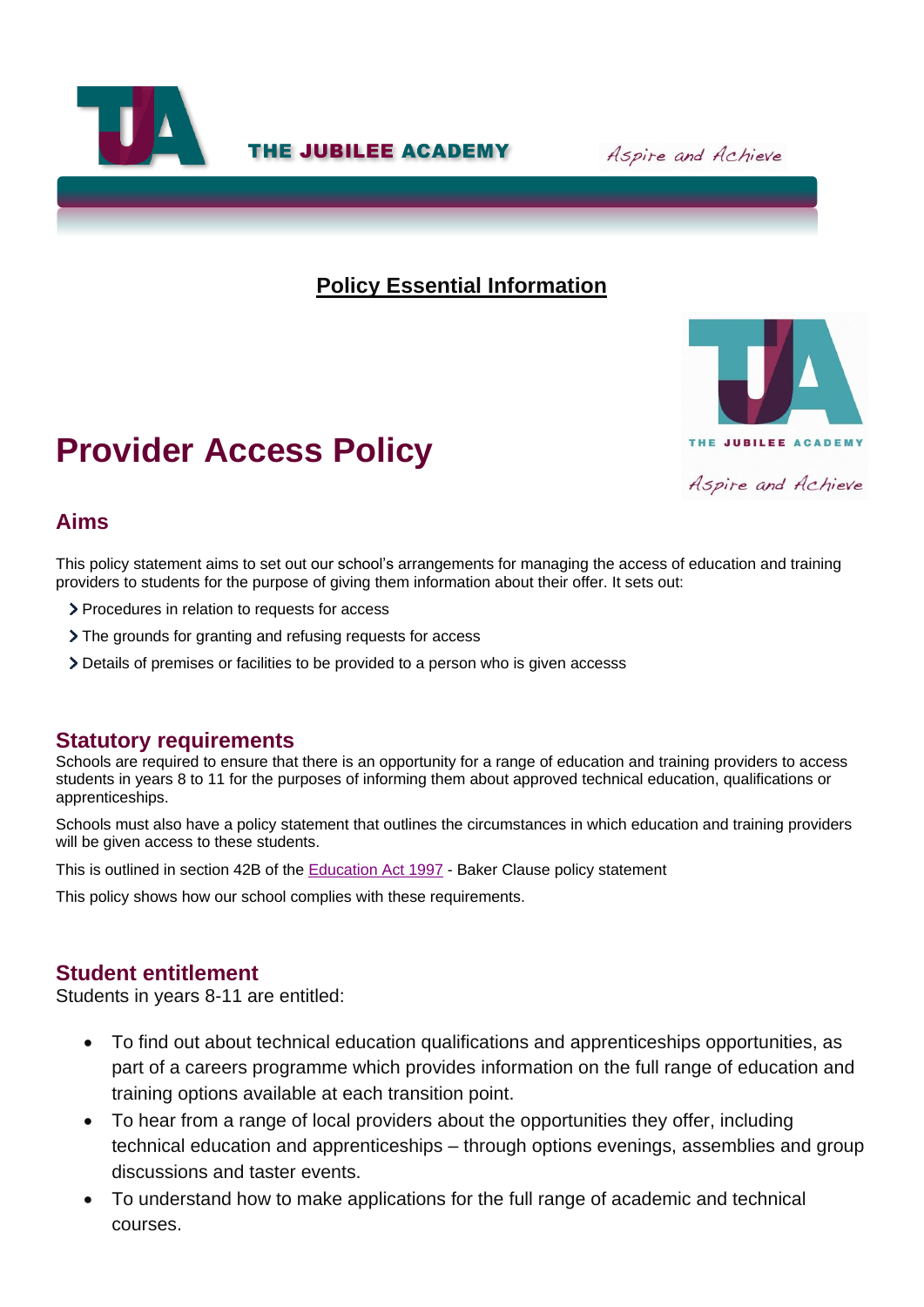# **Management of provider access requests**

## **Procedure**

A provider wishing to request access should contact *Mr Artrey*, *Head of Careers*,

Telephone:02030961221; Email: [info@thejubileeacademy.org.uk](mailto:info@thejubileeacademy.org.uk)

#### **Opportunities for access**

A number of events, integrated into the school careers programme, will offer providers an opportunity to come into school to speak to pupils and/or their parents:

|                   | <b>Autumn Term</b>          | <b>Spring Term</b>         | <b>Summer Term</b>       |
|-------------------|-----------------------------|----------------------------|--------------------------|
| Year <sub>8</sub> | <b>Event for University</b> | Life skills - assembly and | Life skills $-$ assembly |
|                   | <b>Technical Colleges</b>   | tutor group opportunities  | and tutor group          |
|                   |                             |                            | opportunities            |
| Year 9            | <b>Event for University</b> | KS4 options event          |                          |
|                   | <b>Technical Colleges</b>   |                            |                          |
|                   |                             |                            |                          |
|                   | 'Speed Networking'          |                            |                          |
|                   | event with providers        |                            |                          |
|                   | and employers               |                            |                          |
|                   |                             |                            |                          |
| Year 10           | Life Skills - work          | Life skills workshops -    | <b>Work Experience</b>   |
|                   | experience                  | assembly and tutor group   |                          |
|                   | preparation sessions        | opportunities              |                          |
|                   | One to One placement        |                            |                          |
|                   | meetings                    |                            |                          |
|                   |                             |                            |                          |
| Year 11           | Life Skills - assembly      | PFO Day - Interview Skills | Mentor support during    |
|                   | on opportunities at 16      |                            | exams                    |
|                   |                             | <b>CV Workshops</b>        |                          |
|                   | <b>Careers Visits</b>       |                            | Post 16 support with     |
|                   |                             |                            | applications and choices |
|                   |                             |                            |                          |

Please speak to our named Careers Leader to identify the most suitable opportunity for you.

The school policy on safeguarding sets out the school's approach to allowing providers into school as visitors to talk to our students.

# **Premises and facilities**

The Jubilee Academy will make the main dining hall, classrooms or private meeting rooms available for discussions between the provider and students, as appropriate to the activity. The